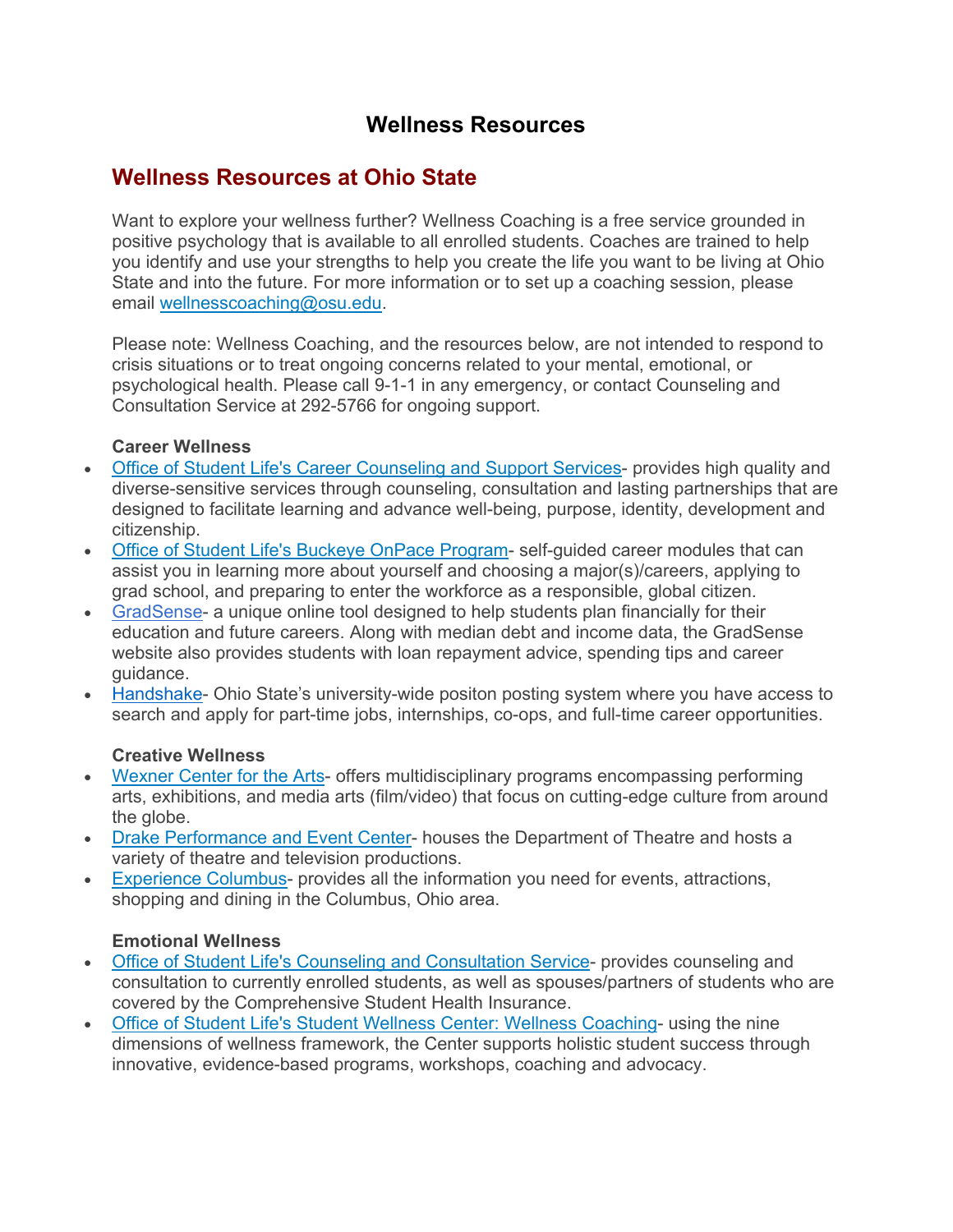- Office of Student Life's Student Advocacy Center- assists students in cutting through campus bureaucracy, and empowers students to overcome obstacles to their growth both inside and outside the classroom.
- Office of Student Life's Disability Services- creates an accessible educational experience for students with disabilities.

## **Environmental Wellness**

- Office of Student Life's Recreational Sports: Outdoor Adventure Center- home to the Tom W. Davis Climbing Center with a 4,000-square-foot, 35-foot tall climbing structure and bouldering cave, outdoor equipment rental office, and a trip-planning resource center.
- Chadwick Arboretum & Learning Gardens- exists to enhance the use of plants for educational enjoyment by training the future public garden horticulturists, preserving green space, and by bringing people and plants together.
- Office of Student Life's Energy Services and Sustainability- the focal point for continued energy conservation, education, recycling and other sustainability initiatives.

## **Financial Wellness**

- Office of Student Life's Student Wellness Center: Scarlet & Gray Financial- empowers students by helping them to develop healthy financial behaviors that will enable them to achieve their short and long term personal goals to create the life they desire.
- Student Service Center- assists with financial aid matters, tuition and fee payments, registration challenges, managing your Student Center or other related issues.
- GradSense- a unique online tool designed to help students plan financially for their education and future careers. Along with median debt and income data, the GradSense website also provides students with loan repayment advice, spending tips and career guidance.

## **Intellectual Wellness**

- Dennis Learning Center- provides academic learning services and support, including courses, workshops, and appointments, as well as online student resources.
- Office of Student Life's Younkin Success Center: Tutoring Services- free tutoring provided by certified peer tutors.
- The Writing Center- free help with writing at any stage of the writing process for any member of the university community.

## **Physical Wellness**

- Office of Student Life's Recreational Sports- offers programs and services for living active and meaningful lives, including class instruction, aquatics, adventure trips, climbing, drop-in fitness and recreation, intramural sports, sport clubs, massage therapy, personal training, disc golf, roller hockey, and many other activities.
- Office of Student Life's Student Health Services- a Joint Commission accredited outpatient facility providing a variety of health care services to the student population, regardless of health insurance coverage.
- Office of Student Life's Student Wellness Center: Nutrition Coaching- each session includes a nutrition assessment, education, and goal setting.
- ScreenU for Alcohol- a web-based method that administers screening, brief intervention and referral to treatment (SBIRT) to college students.

#### **Social Wellness**